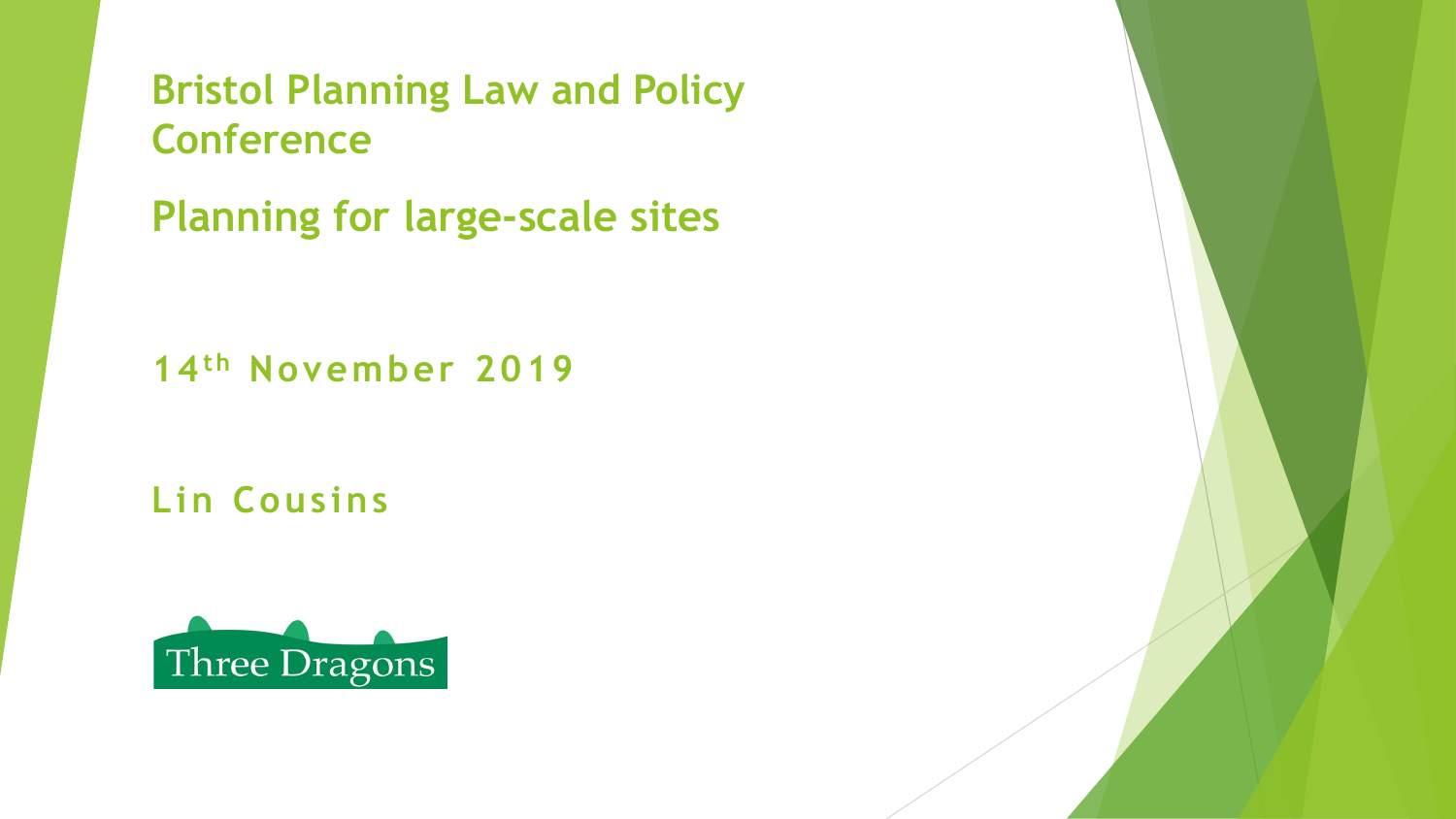# **Outline**

The research

#### **Delivery and affordability**

A lengthy process (and implications)

Different skills/ different approaches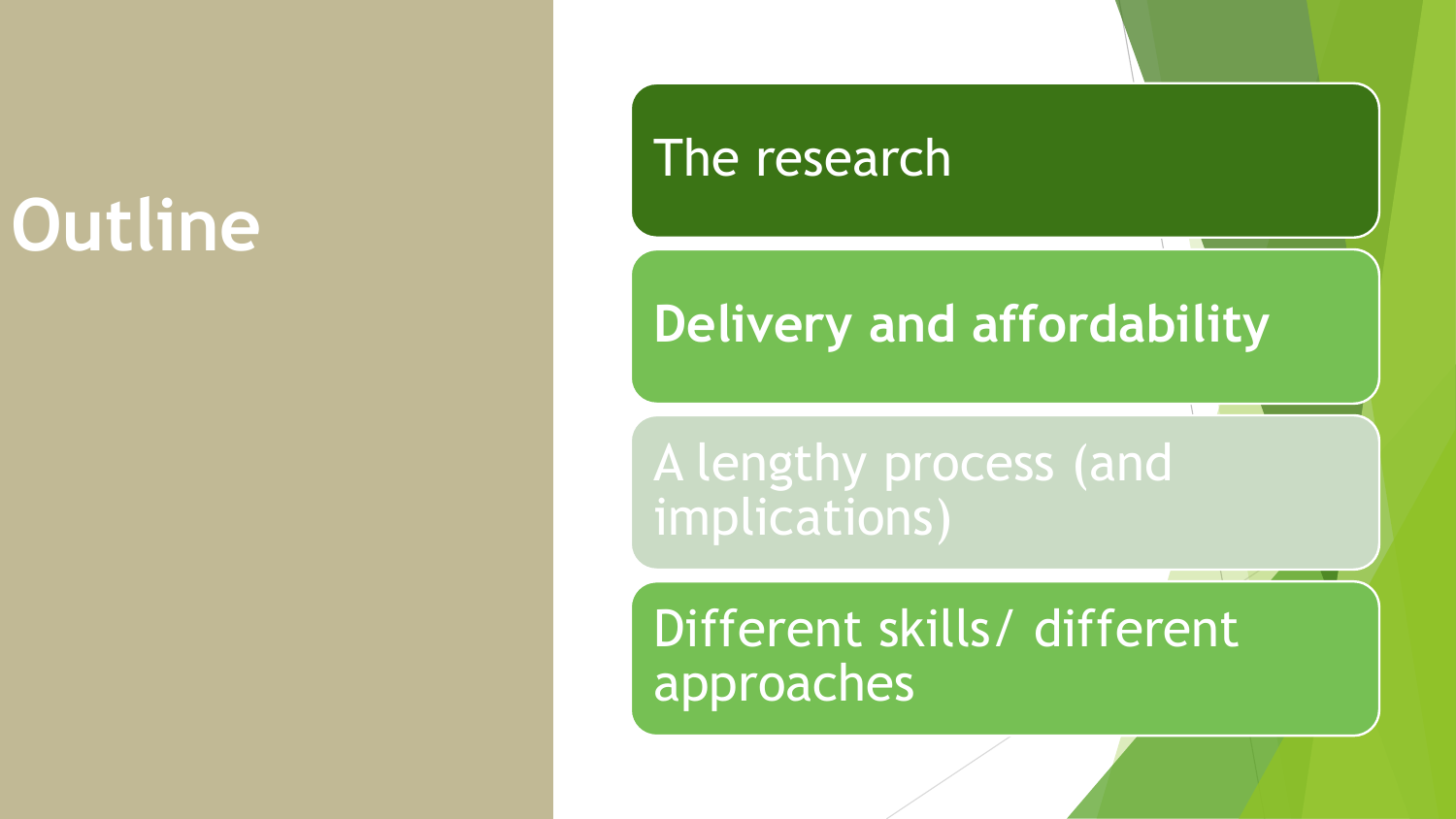# **Research for RTPI (SW)**

 **The deliverability and affordability of housing in the South West** 

Aim to increase….

*".....understanding about the ways in which the housing market has and is changing and……..to assist in the adoption of more appropriate approaches in the delivery of housing that is genuinely more affordable."*

#### **Research**

- ▶ Desk based analysis tracking issues of affordability and housing supply
- ▶ Case study review 6 sites from across the SW

 Views expressed are my own (and am drawing on experience from other projects)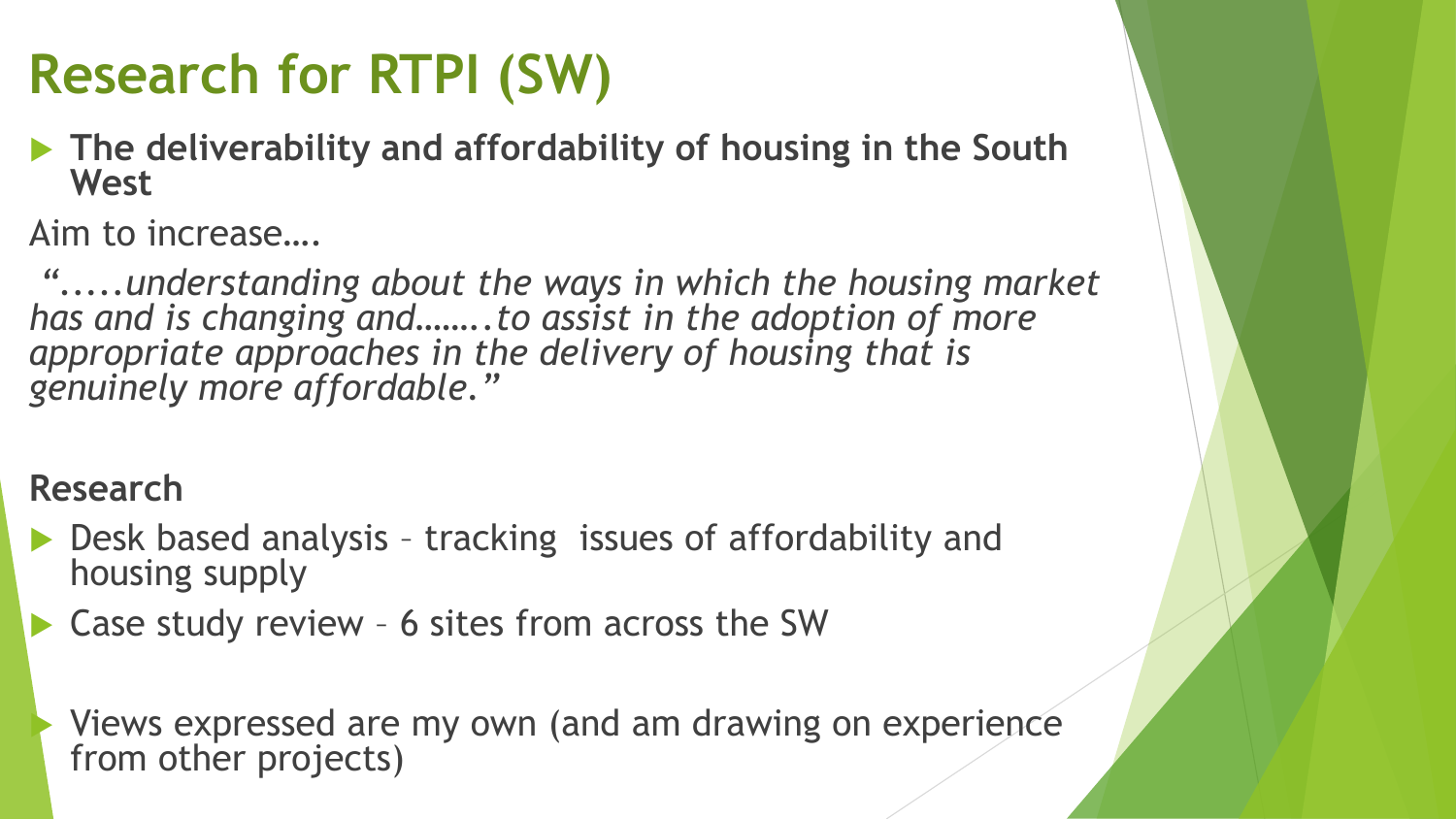### **6 case study sites**

- Selected to give....
- Range of market values
- Different site types (greenfield and brownfield, urban extension or freestanding)
- Different scales of development 500 dwellings - over 2,000 – up to 8,000
- Desk based analysis + c30 interviews (councils, developers, housing associations, development agencies etc)

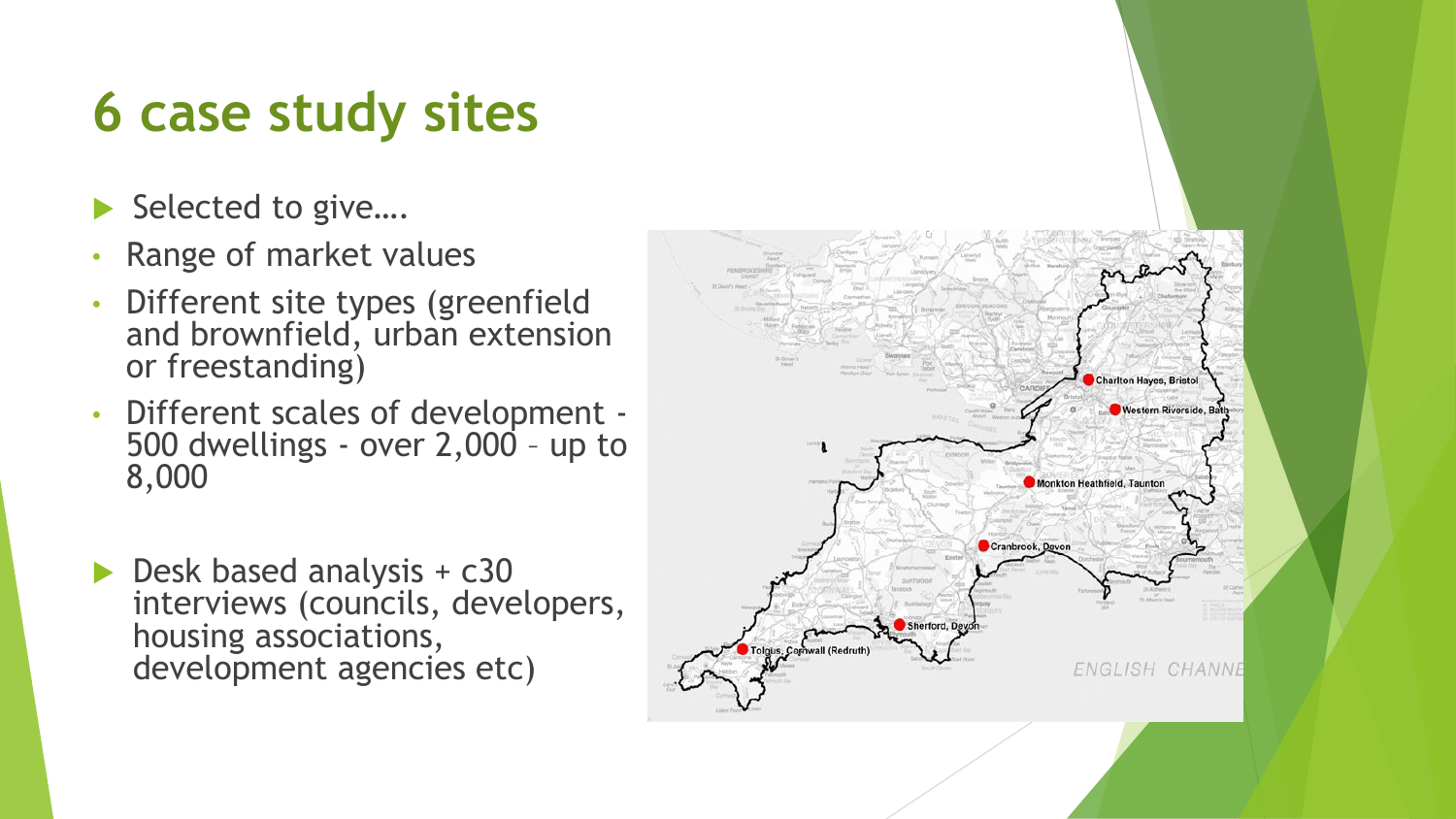#### **Contribution of strategic sites**

- **Rate of completions fluctuates over time**
- Rate varies between sites but c 250/300 pa for the case studies – 40/50 per 'flag'
- ▶ Letwin Review June 2018 similar conclusions
- $\blacktriangleright$  Planning system cannot force the pace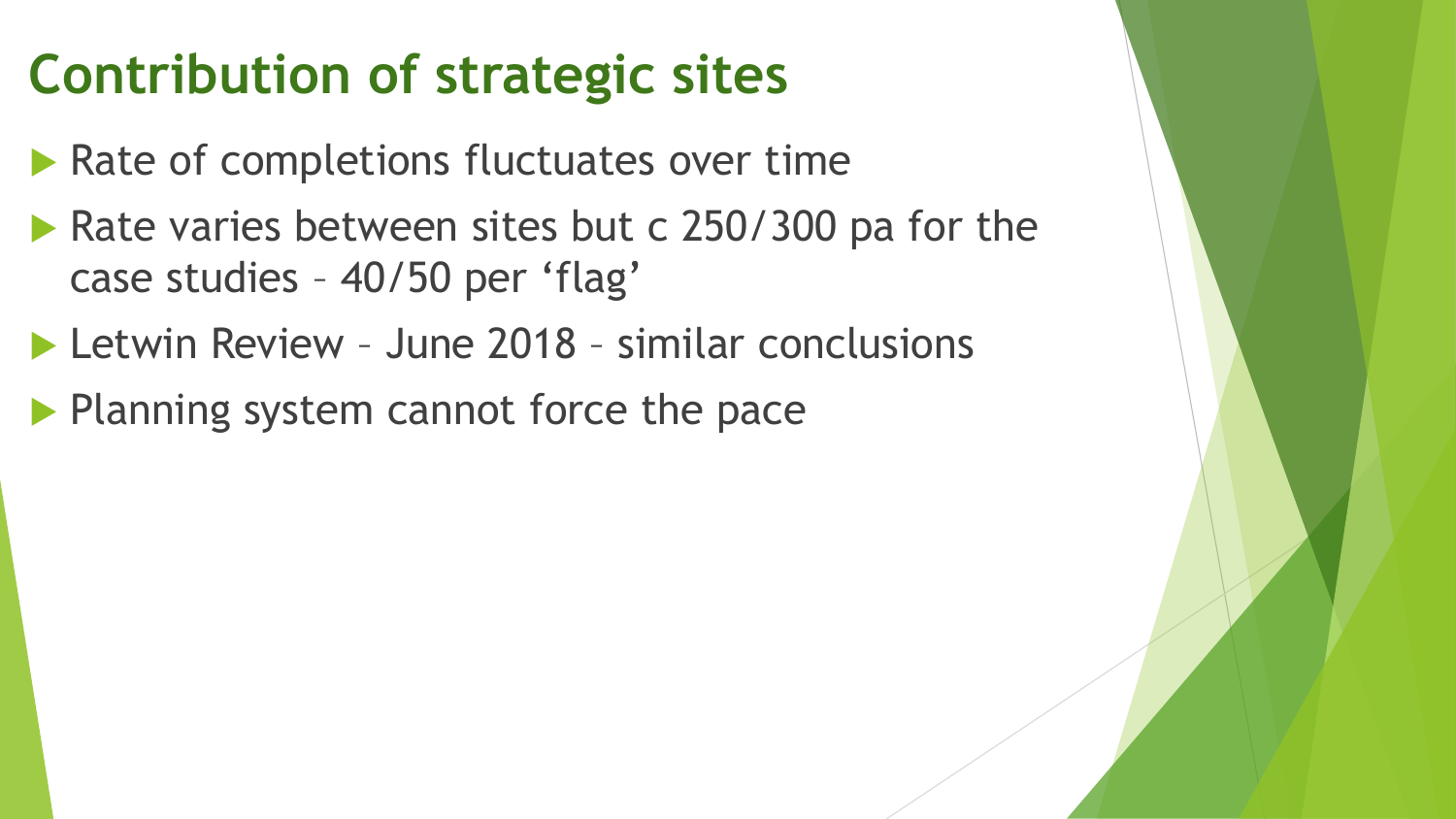#### **Contribution of strategic sites to 'affordability'**

- **Promoting a set of larger sites for additional** development ….may be expected to lead to improvements in general housing market affordability (but similar impacts if same nos. on smaller sites)
- …as well as the potential significant additions to the affordable housing stock
- AH nos. achieved roughly 'on target' for the site but below overall LA target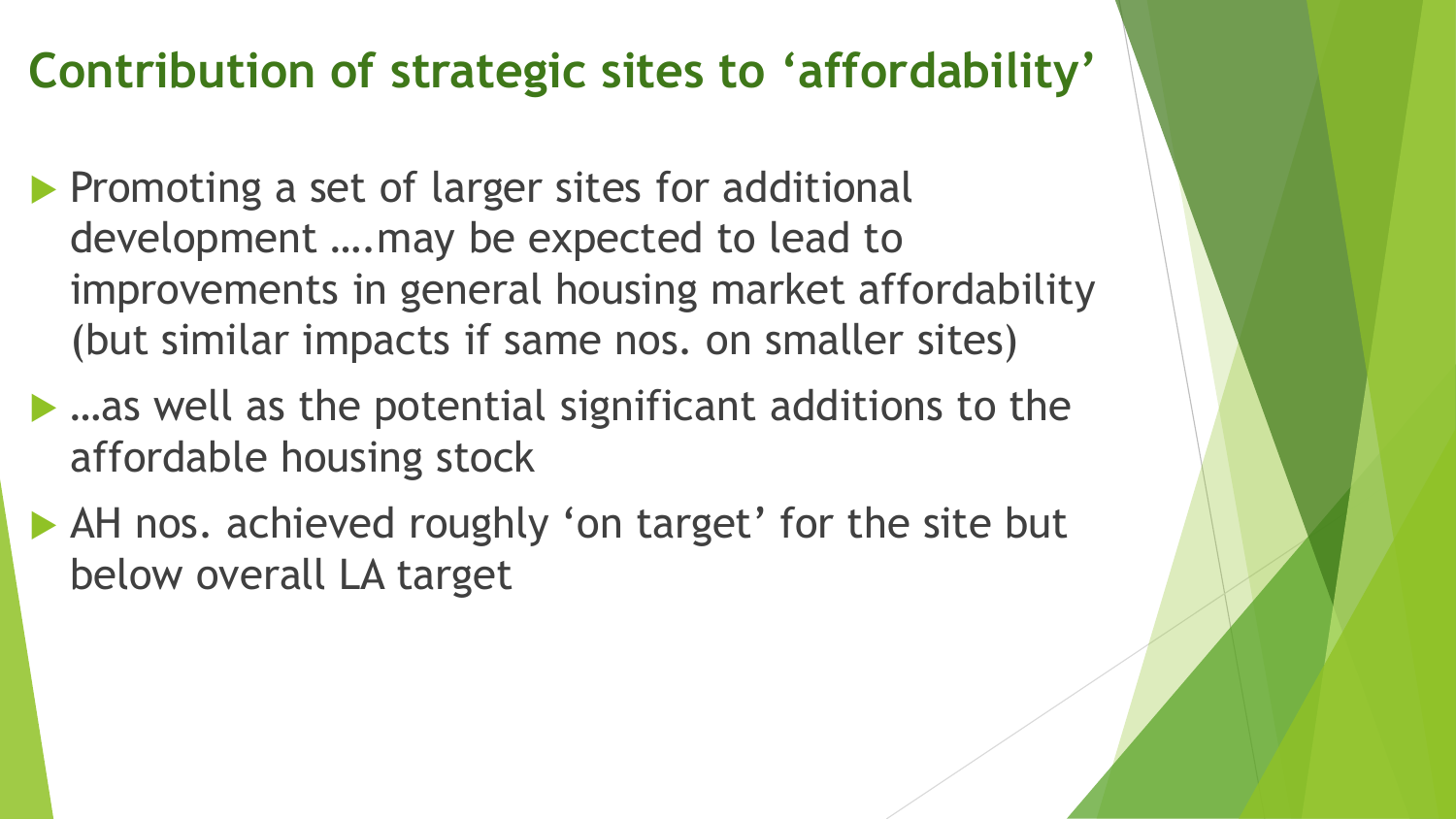# **A lengthy process…**

- $\blacktriangleright$  10 + years from formal plan to 1st completions (1st thoughts earlier)
- Once get into the 1000s, length of process not related to scale
- Again broadly consistent with Letwin

 $\blacktriangleright$  Reasons

- **Land ownership**
- **Agreeing master** plan/design guides and negotiating PP/s106
- Securing external funding
- ▶ Changing market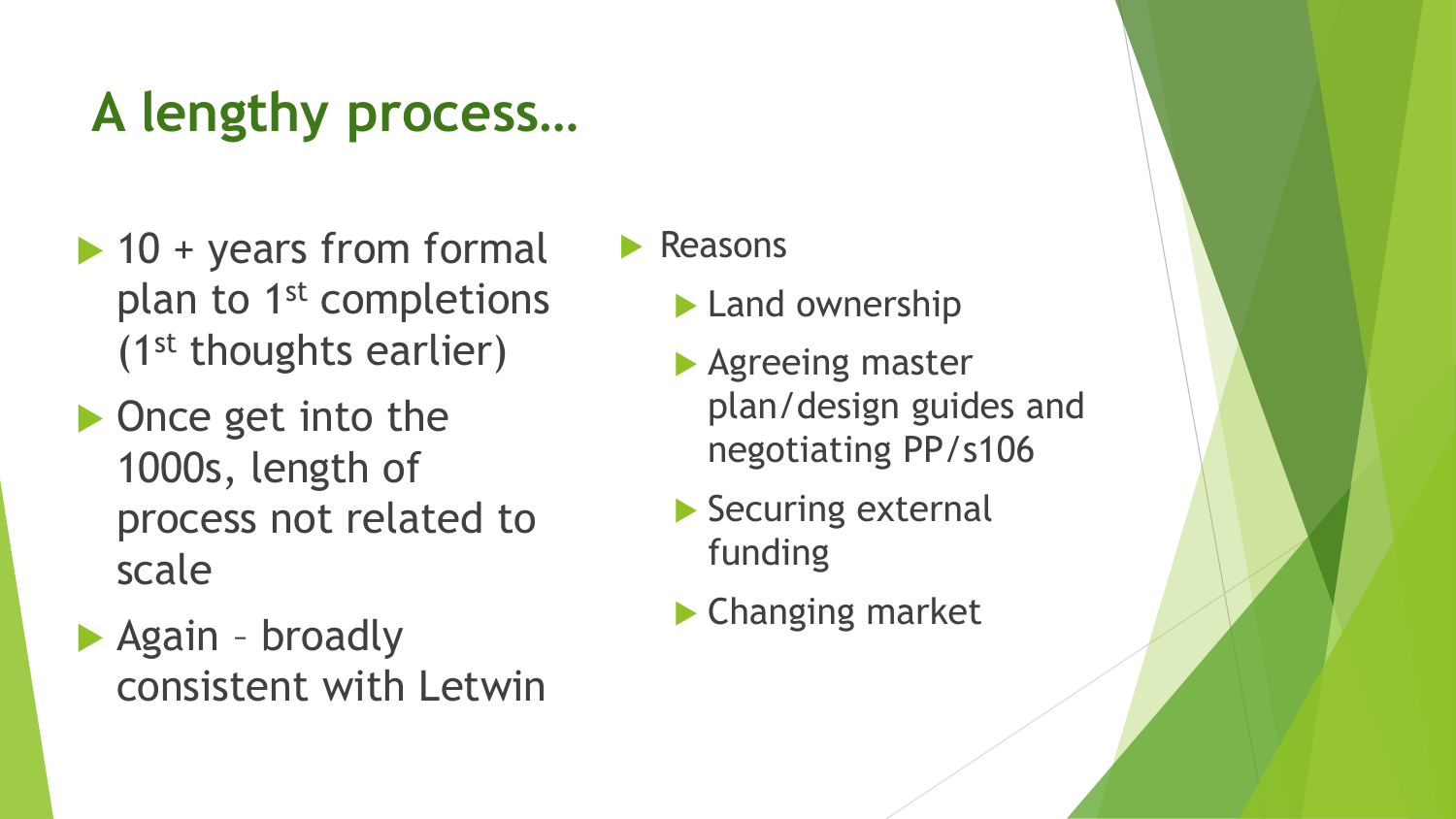# **A lengthy process… external changes faced**

- **National planning policy**
- Wider national policies carbon reduction agenda
- ▶ Changing housing products (e.g. affordable housing, rise of PRS, Custom and Self-build….)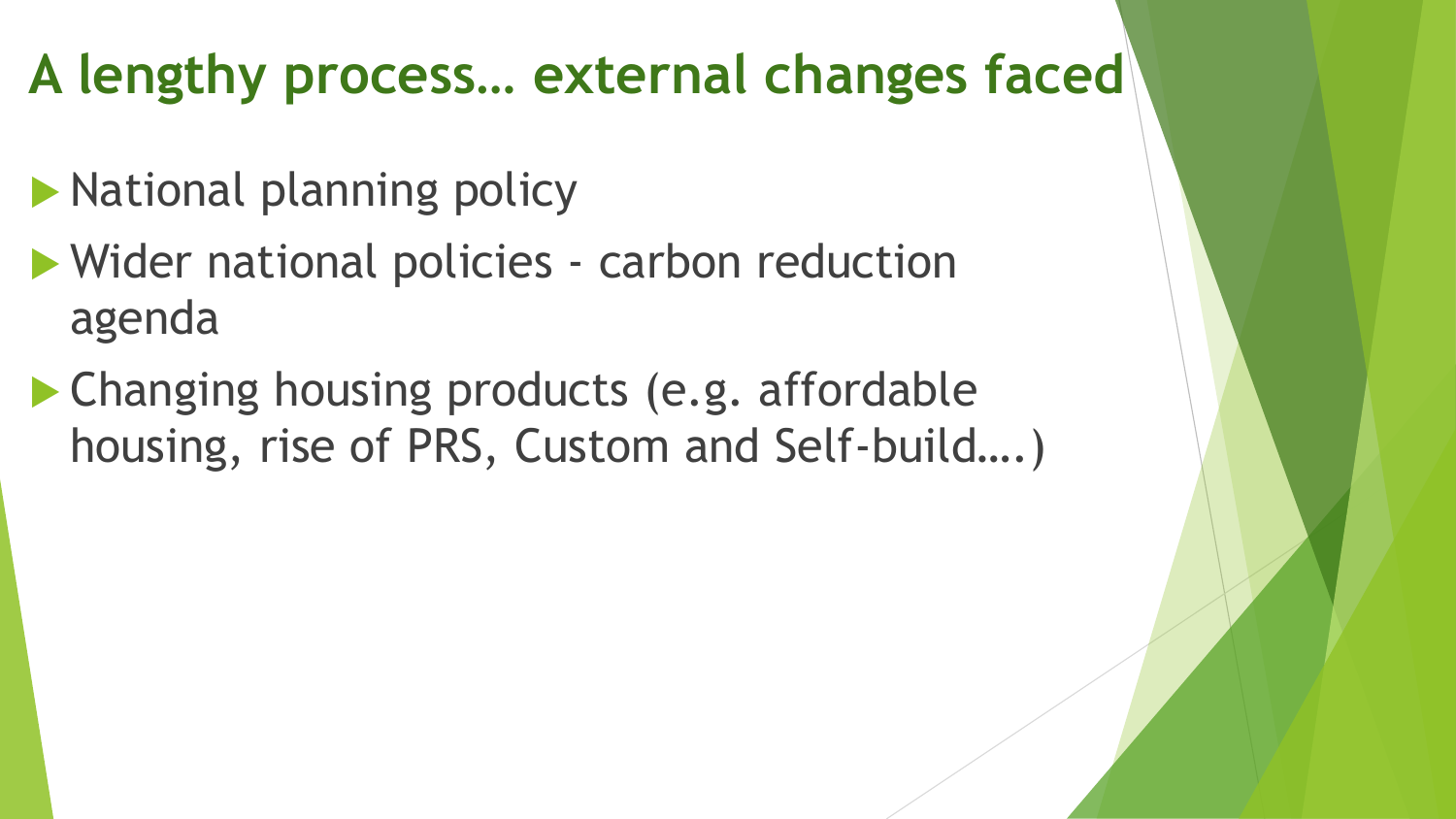#### **External change impacts on process ……..**

**Master plan/design guides setting standards** 

- ▶ Once 'standards are set' how to respond to changing policy
- **Renegotiating planning obligations**

Role of reserved matters - keeping a pipeline of supply – planning authority is reactive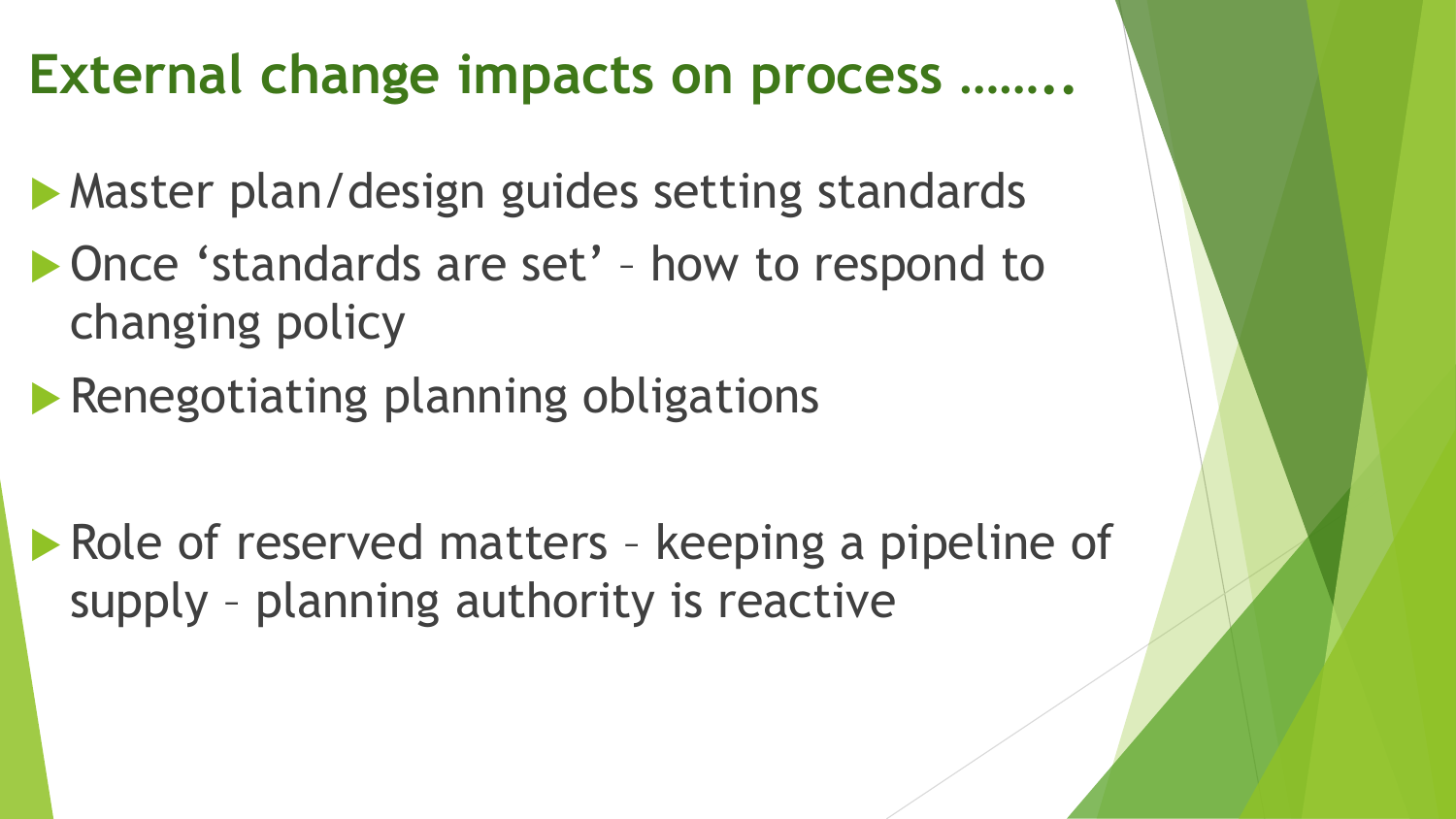# **Skills needed (by the LA)**

**Place making and design assessment** 

Viability and funding - balancing infrastructure required / AH wanted / funding available

Bidding for external funding....... **Responding to funding opportunities** Clear 'single voice' to funders

+ Identifying and understanding potential LA interventions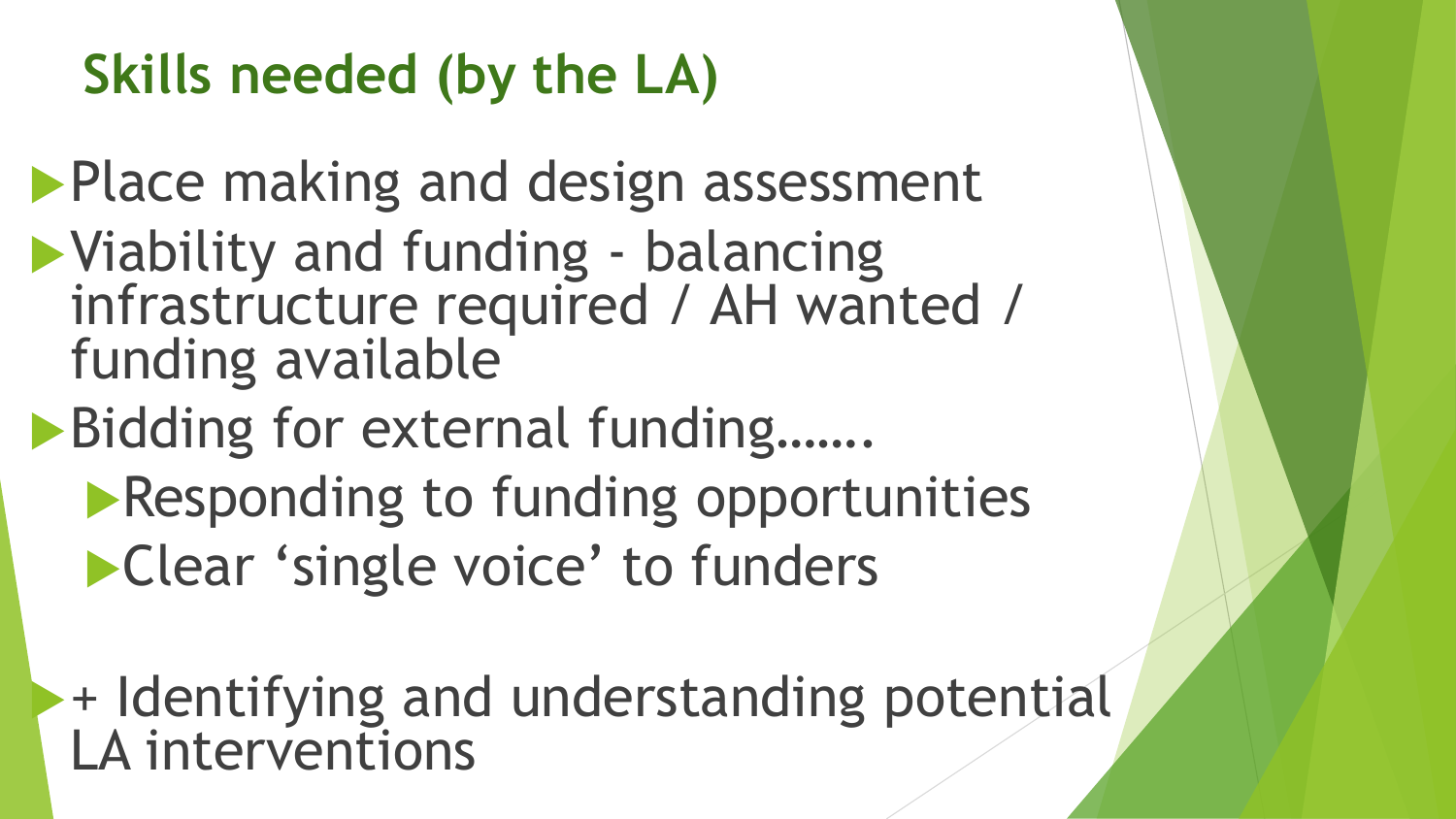#### **Different models of organisation**

- **Traditional' DM approach**
- Bespoke team within the LA
- **Cross authority/cllrs/developers 'task** force'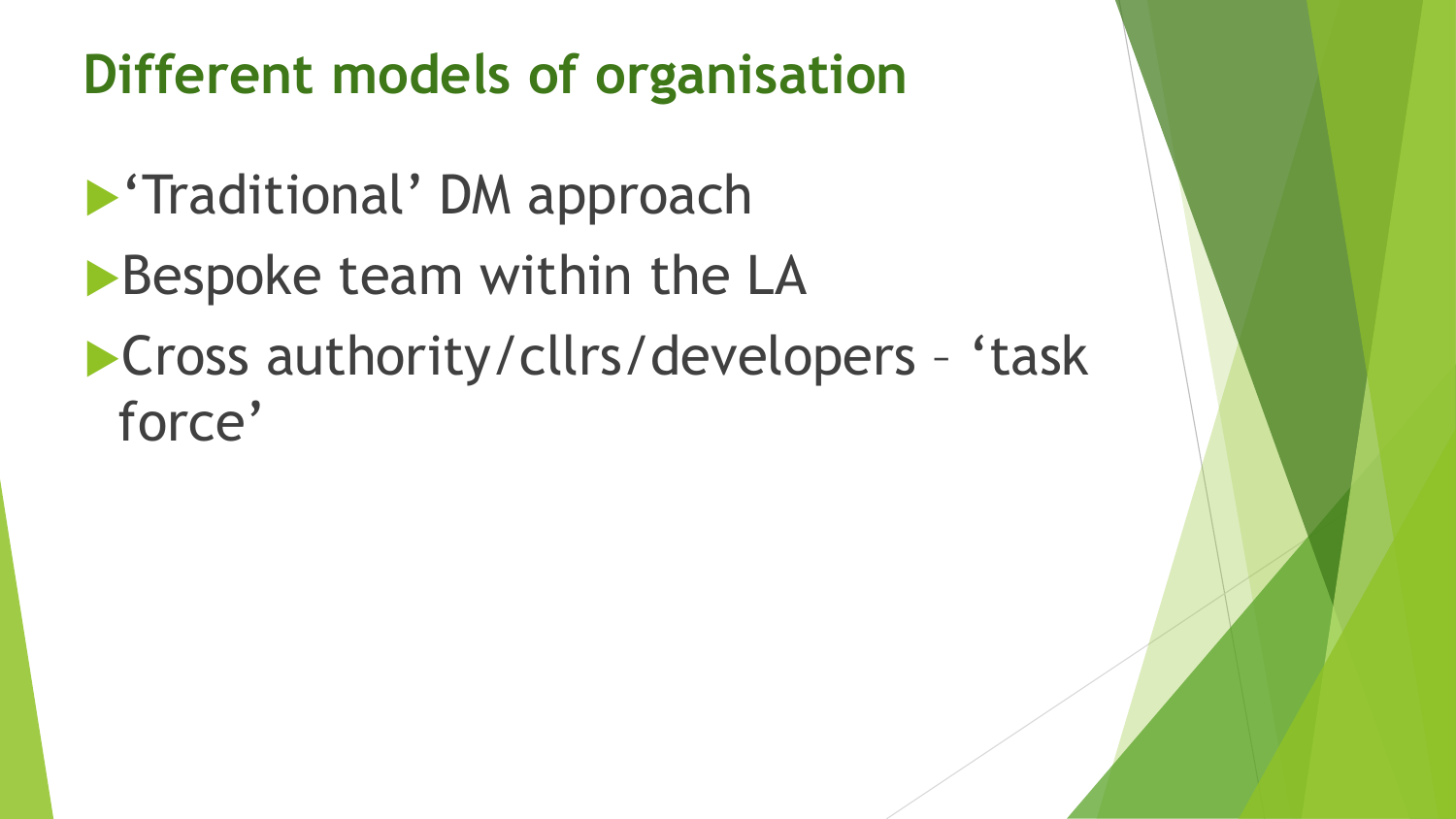### **Concluding comments**

- Increasing reliance on large-scale developments
- ▶ Don't give quick wins
- Do give the opportunity for place-making and steady housing supply
- How they are approached (governance) and securing funding as important as 'traditional' planning